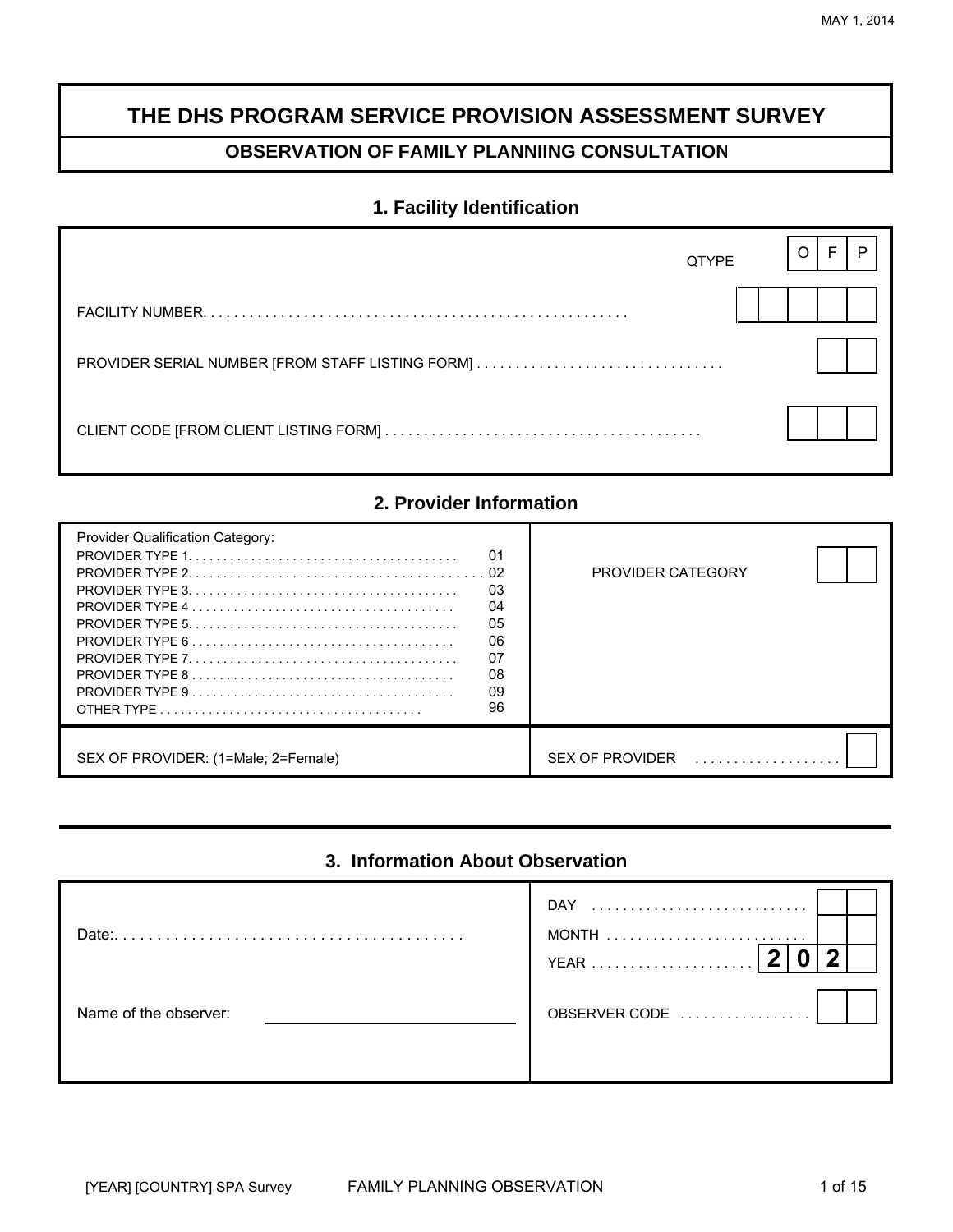| NO. | <b>QUESTIONS</b>                                                                                                                                                                                                                                                                                                                                                                                                                                                                                                                                                                                    | <b>CODING CLASSIFICATION</b>              | GO TO      |  |  |
|-----|-----------------------------------------------------------------------------------------------------------------------------------------------------------------------------------------------------------------------------------------------------------------------------------------------------------------------------------------------------------------------------------------------------------------------------------------------------------------------------------------------------------------------------------------------------------------------------------------------------|-------------------------------------------|------------|--|--|
|     | BEFORE OBSERVING THE CONSULTATION, OBTAIN PERMISSION FROM BOTH THE SERVICE PROVIDER<br>AND THE CLIENT. MAKE SURE THAT THE PROVIDER KNOWS THAT YOU ARE NOT THERE TO EVALUATE<br>HIM OR HER, AND THAT YOU ARE NOT AN "EXPERT" TO BE CONSULTED DURING THE SESSION.                                                                                                                                                                                                                                                                                                                                     |                                           |            |  |  |
|     | READ TO PROVIDER: Hello. I am [OBSERVER]. I am representing the [IMPLEMENTING ORG]<br>We are conducting a study of health facilities in [COUNTRY] with the goal of finding ways to improve the<br>delivery of services. I would like to observe your consultation with this client in order to understand how<br>family planning services are provided in this facility.                                                                                                                                                                                                                            |                                           |            |  |  |
|     | Information from this observation is confidential. Neither your name nor that of the client will be recorded.<br>The information acquired during this observation may be used by the MOH or other organizations to<br>improve services, or for research on health services; however, neither your name nor the names of your<br>clients will be entered in any database.                                                                                                                                                                                                                            |                                           |            |  |  |
|     | Do you have any questions for me? If at any point you feel uncomfortable you can ask me to leave.<br>However, we hope you won't mind our observing your consultation.                                                                                                                                                                                                                                                                                                                                                                                                                               |                                           |            |  |  |
|     | Do I have your permission to be present at this consultation?<br>2 <br>$\mathbf 2$<br>$\boldsymbol{0}$                                                                                                                                                                                                                                                                                                                                                                                                                                                                                              |                                           |            |  |  |
|     | Interviewer's signature<br>(Indicates respondent's willingness to participate)                                                                                                                                                                                                                                                                                                                                                                                                                                                                                                                      | <b>DAY</b><br><b>MONTH</b><br><b>YEAR</b> |            |  |  |
| 100 | RECORD WHETHER PERMISSION WAS<br>RECEIVED FROM THE PROVIDER.                                                                                                                                                                                                                                                                                                                                                                                                                                                                                                                                        |                                           | <b>END</b> |  |  |
|     | READ TO CLIENT: Hello, I am ____________. I am representing the [IMPLEMENTING ORG]<br>We are conducting a study of health services in [COUNTRY]. I would like to be present while you<br>are receiving services today in order to understand how family planning services are provided in this<br>facility.                                                                                                                                                                                                                                                                                         |                                           |            |  |  |
|     | We are not evaluating the [PROVIDER] or the facility. And although information from this observation<br>may be provided to researchers for analyses, neither your name nor the date of services will be provided<br>in any shared data, so your identity and any information about you will remain completely confidential.<br>Please know that whether you decide to allow me to observe your visit is completely voluntary and that<br>whether you agree to participate or not will not affect the services you receive. If at any point you would<br>prefer I leave please feel free to tell me. |                                           |            |  |  |
|     |                                                                                                                                                                                                                                                                                                                                                                                                                                                                                                                                                                                                     |                                           |            |  |  |
|     | After the consultation, my colleague would like to talk with you about your experience here today.<br>Do you have any questions for me at this time? Do I have your permission to be present at this                                                                                                                                                                                                                                                                                                                                                                                                |                                           |            |  |  |

| 101 | RECORD WHETHER PERMISSION WAS<br>RECEIVED FROM THE CLIENT.                  | <b>YFS</b><br>NO | <b>END</b> |
|-----|-----------------------------------------------------------------------------|------------------|------------|
| 102 | RECORD THE TIME THE OBSERVATION STARTED                                     |                  |            |
| 103 | IS THIS THE FIRST OBSERVATION FOR THIS<br><b>PROVIDER FOR THIS SERVICE?</b> | <b>YFS</b><br>NO |            |
| 104 | RECORD THE SEX OF CLIENT.                                                   | MAI F<br>FFMALF  |            |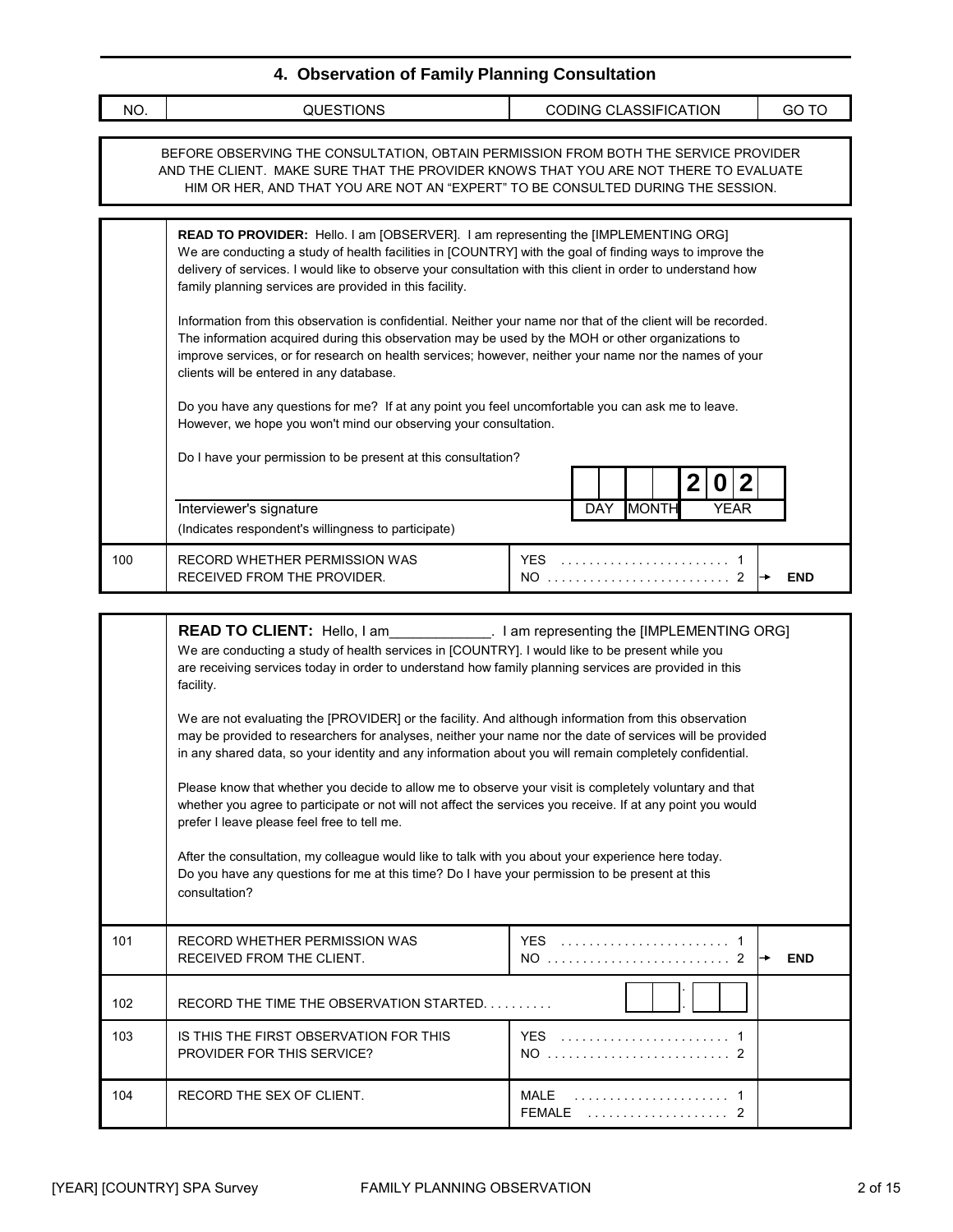QUESTIONS / OBSERVATIONS CODES

## **CLIENT HISTORY (FEMALE CLIENTS ONLY)**

| 105 | INDICATE BELOW WHETHER THE PROVIDER ASKED ABOUT OR THE CLIENT VOLUNTEERED<br>INFORMATION ON THE FOLLOWING ITEMS: |   |
|-----|------------------------------------------------------------------------------------------------------------------|---|
| 01  | Last delivery date or age of youngest child                                                                      | A |
| 02  | Last menstrual period (assess if currently pregnant)                                                             | B |
| 03  | <b>Breastfeeding status</b>                                                                                      | C |
| 04  | Regularity of menstrual cycle                                                                                    | D |
| 05  | None of the above                                                                                                |   |

## **CLIENT HISTORY (ALL CLIENTS)**

| 106            | CLIENT'S PERSONAL INFORMATION AND REPRODUCTIVE HISTORY. INDICATE BELOW<br>WHETHER THE PROVIDER ASKED ABOUT OR THE CLIENT VOLUNTEERED INFORMATION<br>ON THE FOLLOWING ITEMS: |                |
|----------------|-----------------------------------------------------------------------------------------------------------------------------------------------------------------------------|----------------|
| 01             | Age of client                                                                                                                                                               | $\overline{A}$ |
| 02             | Number of living children                                                                                                                                                   | В              |
| 0 <sub>3</sub> | Desire for a child or more children                                                                                                                                         | С              |
| 04             | Desired timing for birth of next child                                                                                                                                      | D              |
| 05             | None of the above                                                                                                                                                           |                |

## **PHYSICAL EXAMINATION**

| 107 | RECORD WHETHER THE PROVIDER PERFORMED ANY OF THE FOLLOWING PHYSICAL<br><b>EXAMINATIONS OR ASKED ANY OF THE FOLLOWING HEALTH QUESTIONS:</b> |   |
|-----|--------------------------------------------------------------------------------------------------------------------------------------------|---|
| 01  | Took the client's blood pressure                                                                                                           | A |
| 02  | Weighed the client                                                                                                                         | В |
| 03  | Asked the client about his/her smoking habits                                                                                              | C |
| 04  | Asked the client about symptoms of STIs (e.g., abnormal vaginal/urethral discharge)                                                        | D |
| 05  | Asked the client about any chronic illnesses (heart disease, diabetes, hypertension,<br>liver disease, or breast cancer)                   | F |
| 06  | None of the above                                                                                                                          |   |

## **PARTNER AND STIS**

| 108 | RECORD WHETHER THE PROVIDER DISCUSSED ANY OF THE FOLLOWING ISSUES RELATED<br>TO SEXUAL PARTNERS AND CHOICE OF FAMILY PLANNING METHOD. |                |
|-----|---------------------------------------------------------------------------------------------------------------------------------------|----------------|
| 01  | Partner's attitude toward family planning (in favor of, or against idea of family planning)                                           | $\overline{A}$ |
| 02  | Partner status (number of client's sexual partners, or of client's partner;<br>periods of partner's absence)                          | B              |
| 03  | Client's perceived risk of STIs/HIV                                                                                                   |                |
| 04  | Use of condoms to prevent STIs/HIV                                                                                                    |                |
| 05  | Using condoms along with another method (dual method) to prevent both<br>pregnancy and STIs/HIV                                       | F              |
| 06  | None of the above                                                                                                                     |                |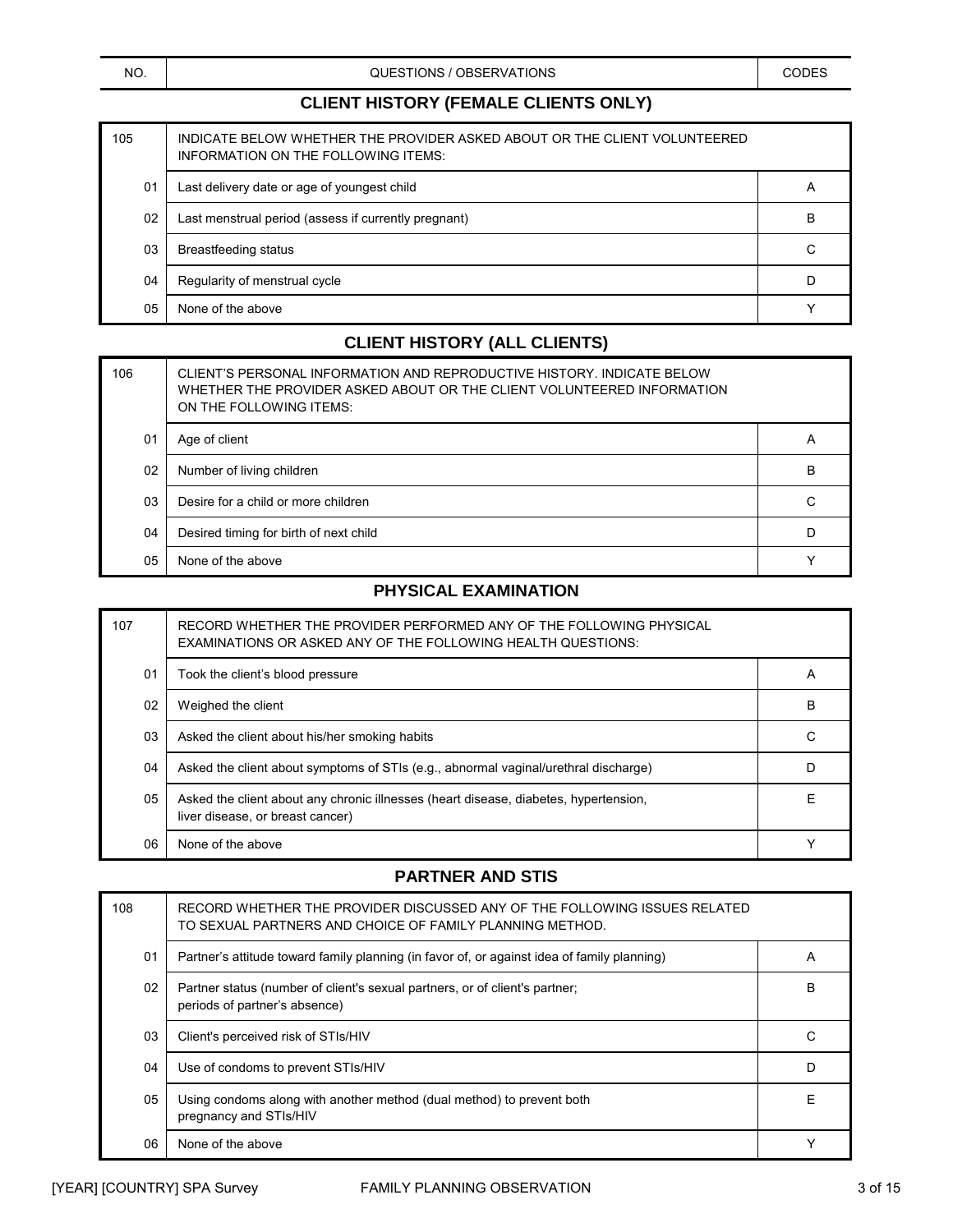### **QUESTIONS/CONCERNS**

| 109 | RECORD WHETHER THE PROVIDER OR CLIENT DID ANY OF THE FOLLOWING                                                         |   |
|-----|------------------------------------------------------------------------------------------------------------------------|---|
| 01  | Provider asked client is he/she had questions or concerns regarding current method                                     |   |
| 02  | Client expressed concerns about method, or asked questions about method,<br>including possible side effects of method. | B |
| 03  | None of the above                                                                                                      |   |

#### **PRIVACY/CONFIDENTIALITY**

| 110 | RECORD WHETHER THE PROVIDER TOOK ANY OF THE FOLLOWING STEPS TO ASSURE<br>THE CLIENT OF PRIVACY |   |
|-----|------------------------------------------------------------------------------------------------|---|
| 01  | Ensured visual privacy                                                                         | A |
| 02  | Ensured auditory privacy                                                                       | B |
| 03  | Assured the client orally of confidentiality                                                   | С |
| 04  | None of the above                                                                              |   |

### **METHODS PROVIDED OR PRESCRIBED**

| 111 | <b>VERIFY METHOD WITH PROVIDER AND INDICATE WHICH METHOD(S) WERE EITHER</b><br>PROVIDED OR PRESCRIBED DURING THIS VISIT. IF CONDOMS WERE EITHER PRESCRIBED<br>OR PROVIDED FOR USE ALONG WITH ANOTHER METHOD, CIRCLE BOTH METHODS.<br>IF CLIENT IS CONTINUING CLIENT WHO RECEIVED REFILLS FOR PILLS, REPEAT INJECTION,<br>OR REPLACEMENT FOR IUCD DURING THIS VISIT, CIRCLE THE METHOD THAT WAS<br>REPLENISHED IN COLUMN B.<br><b>CAUTION!</b><br>AT LEAST ONE RESPONSE MUST BE REPORTED FOR EACH OF THE COLUNMS<br>IF NO METHOD IS PRECRIBED, THEN "Y" SHOULD BE CIRCLED IN COLUMN "A" |                                                               |                                          |  |
|-----|----------------------------------------------------------------------------------------------------------------------------------------------------------------------------------------------------------------------------------------------------------------------------------------------------------------------------------------------------------------------------------------------------------------------------------------------------------------------------------------------------------------------------------------------------------------------------------------|---------------------------------------------------------------|------------------------------------------|--|
|     | (A)<br>(B)                                                                                                                                                                                                                                                                                                                                                                                                                                                                                                                                                                             |                                                               |                                          |  |
|     | <b>METHOD</b>                                                                                                                                                                                                                                                                                                                                                                                                                                                                                                                                                                          | PRESCRIBED TO BE<br>FILLED LATER/DIFFERENT<br><b>LOCATION</b> | PROVIDED TO<br><b>CLIENT IN FACILITY</b> |  |
| 01  | <b>COMBINED ORAL PILL</b>                                                                                                                                                                                                                                                                                                                                                                                                                                                                                                                                                              | A                                                             | A                                        |  |
| 02  | PROGESTIN-ONLY ORAL PILL                                                                                                                                                                                                                                                                                                                                                                                                                                                                                                                                                               | B                                                             | B                                        |  |
| 03  | ORAL PILL (TYPE UNSPECIFIED)                                                                                                                                                                                                                                                                                                                                                                                                                                                                                                                                                           | $\mathsf{C}$                                                  | $\mathsf{C}$                             |  |
| 04  | COMBINED INJECTABLE (MONTHLY)                                                                                                                                                                                                                                                                                                                                                                                                                                                                                                                                                          | D                                                             | D                                        |  |
| 05  | PROGESTIN-ONLY INJECTABLE (2 OR 3-MONTHLY)                                                                                                                                                                                                                                                                                                                                                                                                                                                                                                                                             | E                                                             | E                                        |  |
| 06  | <b>MALE CONDOM</b>                                                                                                                                                                                                                                                                                                                                                                                                                                                                                                                                                                     | F                                                             | F                                        |  |
| 07  | <b>FEMALE CONDOM</b>                                                                                                                                                                                                                                                                                                                                                                                                                                                                                                                                                                   | G                                                             | G                                        |  |
| 08  | <b>IUCD</b>                                                                                                                                                                                                                                                                                                                                                                                                                                                                                                                                                                            | H                                                             | H                                        |  |
| 09  | <b>IMPLANT</b>                                                                                                                                                                                                                                                                                                                                                                                                                                                                                                                                                                         | T                                                             | T                                        |  |
| 10  | <b>EMERGENCY CONTRACEPTION</b>                                                                                                                                                                                                                                                                                                                                                                                                                                                                                                                                                         | J                                                             | J                                        |  |
| 11  | CYCLE BEADS FOR STANDARD DAYS METHOD                                                                                                                                                                                                                                                                                                                                                                                                                                                                                                                                                   | K                                                             | K                                        |  |
| 12  | <b>COUNSELING ON PERIODIC ABSTINENCE</b>                                                                                                                                                                                                                                                                                                                                                                                                                                                                                                                                               | L                                                             | L                                        |  |
| 13  | VASECTOMY (MALE STERILIZATION)                                                                                                                                                                                                                                                                                                                                                                                                                                                                                                                                                         | M                                                             | M                                        |  |
| 14  | TUBAL LIGATION (FEMALE STERILIZATION)                                                                                                                                                                                                                                                                                                                                                                                                                                                                                                                                                  | N                                                             | N                                        |  |
| 15  | <b>LACTATIONAL AMENORHEA</b>                                                                                                                                                                                                                                                                                                                                                                                                                                                                                                                                                           | $\circ$                                                       | $\circ$                                  |  |
| 16  | OTHER (E.G., SPERMICIDE, DIAPHRAGM)                                                                                                                                                                                                                                                                                                                                                                                                                                                                                                                                                    | X                                                             | X                                        |  |
| 17  | NO METHOD                                                                                                                                                                                                                                                                                                                                                                                                                                                                                                                                                                              | Y                                                             | Y                                        |  |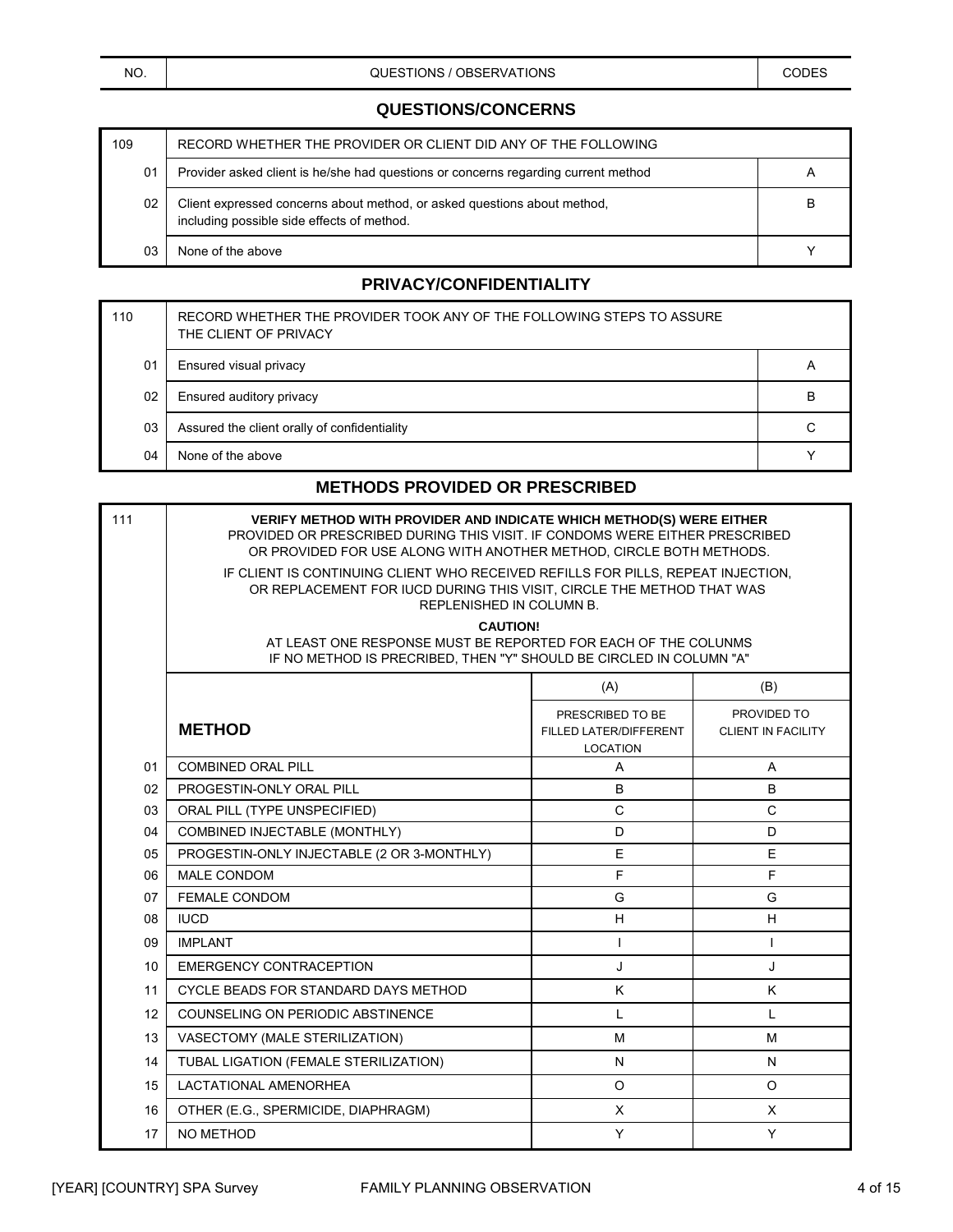| NO.                                                                                                                                                 | QUESTIONS / OBSERVATIONS                                                                                                      | <b>CODES</b> |
|-----------------------------------------------------------------------------------------------------------------------------------------------------|-------------------------------------------------------------------------------------------------------------------------------|--------------|
| FOR Q112-129, CIRCLE THE APPROPRIATE LETTERS TO INDICATE IF THE INFORMATION<br>UNDER EACH RELEVANT SECTION WAS DISCUSSED OR SHARED WITH THE CLIENT. |                                                                                                                               |              |
| 112                                                                                                                                                 | CHECK Q111: ARE "A", "B", "C", "D" OR "E" CIRCLED IN EITHER OR BOTHCOLUMNS?<br><b>YES</b><br>NO.                              | 114          |
| 113                                                                                                                                                 | PILLS OR INJECTIONS                                                                                                           |              |
| 01                                                                                                                                                  | When to take (pill daily; injection either every month or every 2 or 3 months)                                                | A            |
| 02                                                                                                                                                  | Changes that may occur with menstruation (decreased flow or amenorrhea, spotting)                                             | в            |
| 03                                                                                                                                                  | Initial side effects that may occur (such as<br>nausea, weight gain, and breast tenderness)                                   | C            |
| 04                                                                                                                                                  | What to do if forget pill or do not get injection on time                                                                     | D            |
| 05                                                                                                                                                  | Method does not protect against STIs, including HIV                                                                           | Е            |
| 06                                                                                                                                                  | Should return to clinic if side effects appear or persist                                                                     | F            |
| 07                                                                                                                                                  | None of the above                                                                                                             | Y            |
| 114                                                                                                                                                 | CHECK Q111: ARE "F" OR "G" CIRCLED IN EITHER OR BOTH COLUMNS?<br><b>NO</b><br><b>YES</b>                                      | 116          |
| 115                                                                                                                                                 | <b>CONDOMS</b>                                                                                                                |              |
| 01                                                                                                                                                  | Client cannot use if allergic to latex                                                                                        | A            |
| 02                                                                                                                                                  | Each condom can be used only one time                                                                                         | B            |
| 03                                                                                                                                                  | Some lubricants may be used (male condom— water soluble only; female condom<br>-any lubricant)                                | C            |
| 04                                                                                                                                                  | Can be used as backup method if client fears other method will fail                                                           | D            |
| 05                                                                                                                                                  | Dual protection (from pregnancy and against STIs, including HIV)                                                              | Е            |
| 06                                                                                                                                                  | None of the above                                                                                                             | Y            |
| 116                                                                                                                                                 | CHECK Q111: IS "H" CIRCLED IN EITHER OR BOTH COLUMNS?<br>YES<br>NO.                                                           | 118          |
| 117                                                                                                                                                 | INTRAUTERINE CONTRACEPTIVE DEVICE (IUCD)                                                                                      |              |
| 01                                                                                                                                                  | Good for up to 5 years or 12 years                                                                                            | Α            |
| 02                                                                                                                                                  | Should return to the clinic 3-6 weeks post insertion or after first menses                                                    | B            |
| 03                                                                                                                                                  | Common side effects that may occur (heavy bleeding for first few months post<br>insertion, spotting or mild abdominal cramps) | C            |
| 04                                                                                                                                                  | Should return to clinic if side effects continue                                                                              | D            |
| 05                                                                                                                                                  | User should regularly check strings after each menstruation                                                                   | Е            |
| 06                                                                                                                                                  | Method does not protect against STIs, including HIV                                                                           | F            |
| 07                                                                                                                                                  | None of the above                                                                                                             | Υ            |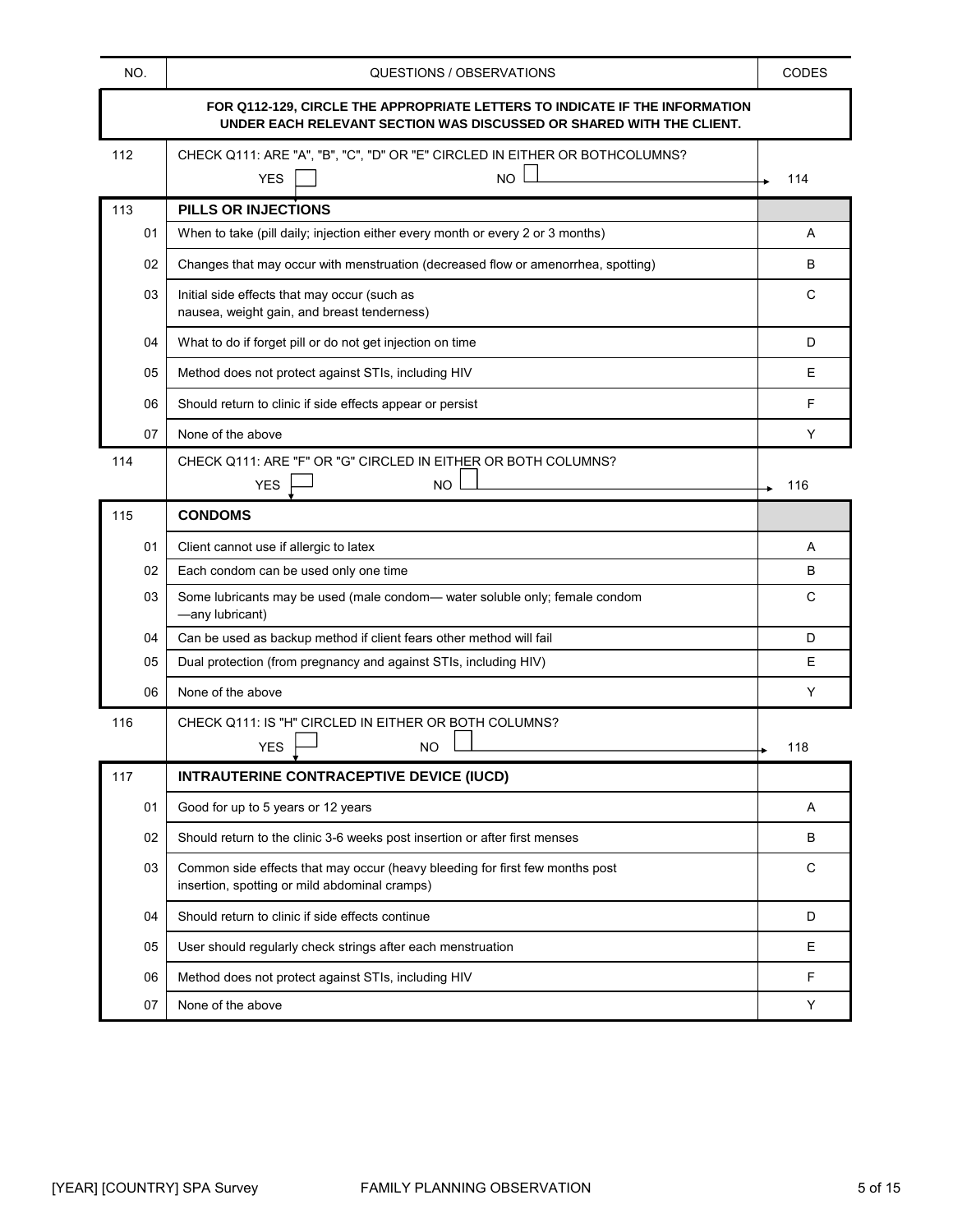| NO. | QUESTIONS / OBSERVATIONS                                                                                                  | <b>CODES</b> |
|-----|---------------------------------------------------------------------------------------------------------------------------|--------------|
| 118 | CHECK Q111: IS "I" CIRCLED IN EITHER OR BOTH COLUMNS?<br><b>NO</b><br><b>YES</b>                                          | 120          |
| 119 | <b>IMPLANTS</b>                                                                                                           |              |
| 01  | Good for 3-5 years                                                                                                        | A            |
| 02  | Changes that may occur with menstruation (irregular bleeding, decreased flow, spotting)                                   | В            |
| 03  | Initial side effects that may occur (such as nausea, weight gain, breast tenderness)                                      | С            |
| 04  | Should return to clinic if side effects continue                                                                          | D            |
| 05  | Method does not protect against STIs, including HIV                                                                       | Е            |
| 06  | None of the above                                                                                                         | Y            |
| 120 | CHECK Q111: IS "J" CIRCLED IN EITHER OR BOTH COLUMNS?                                                                     |              |
|     | NO <sub>1</sub><br><b>YES</b>                                                                                             | → 122        |
| 121 | <b>EMERGENCY CONTRACEPTION</b>                                                                                            |              |
| 01  | Take another dose if vomit within 2 hours of taking a dose                                                                | A            |
| 02  | Return for pregnancy check if period is unusually light or fails to occur within 4 weeks                                  | в            |
|     |                                                                                                                           |              |
| 03  | First dose to be taken within 120 hours of unprotected sexual contact                                                     | С            |
| 04  | Second dose should be taken 12 hours after first dose                                                                     | D            |
| 05  | Not for routine contraception and therefore regimen not to be repeated or taken<br>more than three times in any one month | Е            |
| 06  | Method does not protect against STIs, including HIV                                                                       | F            |
| 07  | None of the above                                                                                                         | Y            |
| 122 | CHECK Q111: IS "K" OR "L" CIRCLED IN EITHER OR BOTH COLUMNS?<br><b>YES</b><br>NO.                                         | 124          |
| 123 | PERIODIC ABSTINENCE OR STANDARD DAYS METHOD                                                                               |              |
| 01  | How to identify a woman's fertile period                                                                                  | Α            |
| 02  | No intercourse during woman's fertile period without alternative method (condom)                                          | В            |
| 03  | Method does not protect against STIs, including HIV                                                                       | С            |
| 04  | None of the above                                                                                                         | Υ            |
| 124 | CHECK Q111: IS "M" CIRCLED IN EITHER COLUMN "A" OR COLUMN "B"?                                                            |              |
| 125 | <b>NO</b><br><b>YES</b><br><b>VASECTOMY</b>                                                                               | 126          |
| 01  | Partner is protected from pregnancy after 3 months or after 30 ejaculations                                               | Α            |
| 02  | Use of a back-up method for the next 3 months                                                                             | В            |
| 03  | Procedure intended to be permanent; slight risk of failure                                                                | C            |
| 04  | Warning signs that may occur after surgery (severe pain, tenderness, bleeding)                                            | D            |
| 05  | Should return to clinic if experience warning signs                                                                       | Е            |
| 06  | Method does not protect against STIs, including HIV                                                                       | $\mathsf F$  |
| 07  | None of the above                                                                                                         | Υ            |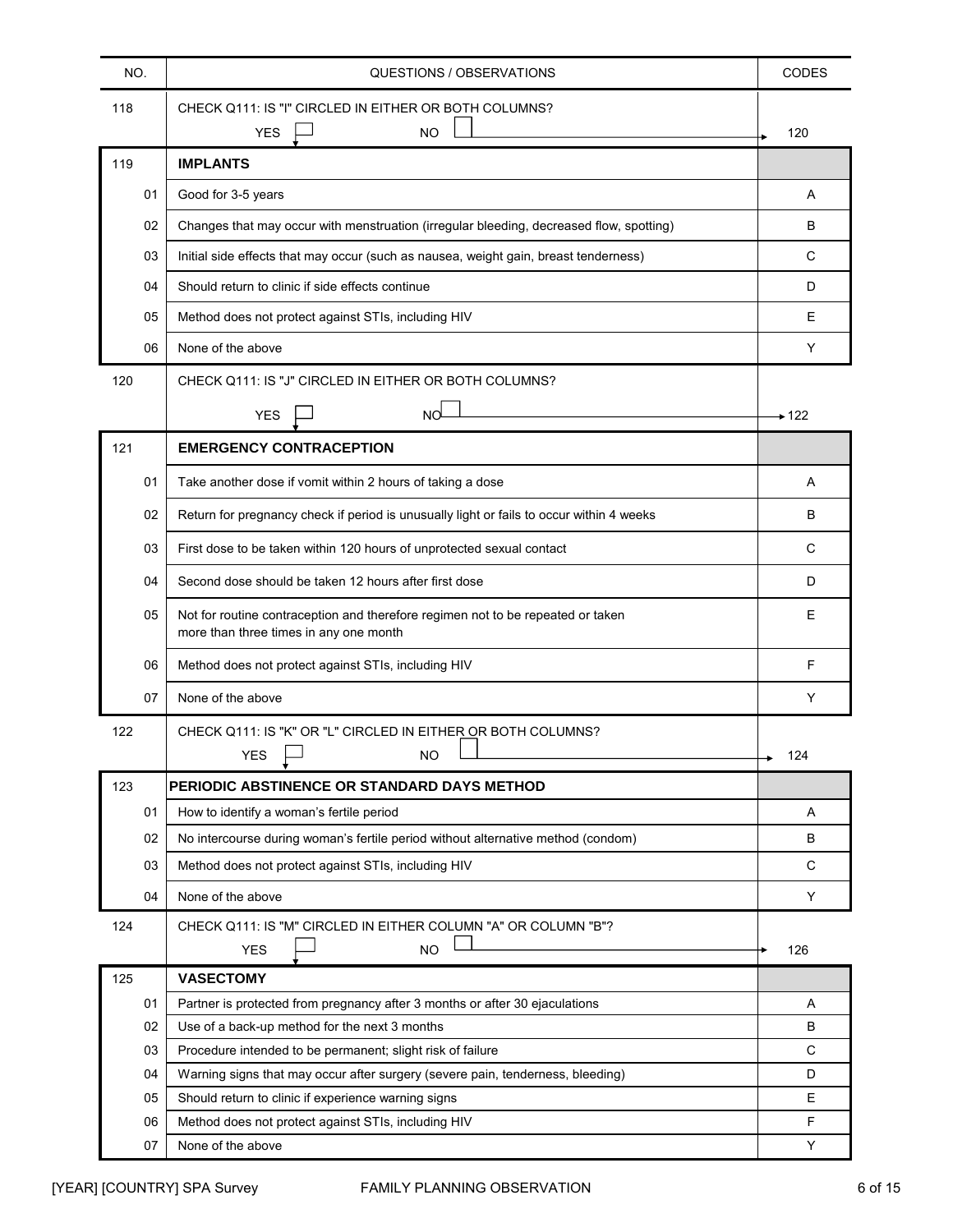| NO. | QUESTIONS / OBSERVATIONS                                                                                       | CODES       |
|-----|----------------------------------------------------------------------------------------------------------------|-------------|
| 126 | CHECK Q111: IS "N" CIRCLED IN EITHER OR BOTH COLUMNS?<br>$NO$ $\Box$<br><b>YES</b>                             | 128         |
| 127 | <b>FEMALE STERILIZATION</b>                                                                                    |             |
| 01  | Protect from pregnancy immediately                                                                             | Α           |
| 02  | Procedure intended to be permanent, slight risk of failure                                                     | B           |
| 03  | Warning signs that may occur after surgery (severe pain, light-headedness, fever,<br>bleeding, missed periods) | $\mathbf C$ |
| 04  | Should return to clinic if experience warning sign                                                             | D           |
| 05  | Method does not protect against STIs, including HIV                                                            | E           |
| 06  | None of the above                                                                                              | Y           |
| 128 | CHECK Q111: IS "O" CIRCLED IN EITHER OR BOTH COLUMNS?                                                          |             |
|     | <b>YES</b><br><b>NO</b>                                                                                        | 130         |
| 129 | <b>LACTATIONAL AMENORRHEA (LAM)</b>                                                                            |             |
| 01  | Slight risk of pregnancy during the time shortly before regular menstruation resumes                           | A           |
| 02  | Must be exclusively (or near-exclusively) breastfeeding                                                        | B           |
| 03  | Not effective after menstruation begins again                                                                  | C           |
| 04  | Infant must be less than 6 months                                                                              | D           |
| 05  | Method does not protect against STIs, including HIV                                                            | E           |
| 06  | None of the above                                                                                              | Υ           |

## **ADDITIONAL PROVIDER ACTIONS**

| 130 | RECORD WHETHER THE PROVIDER DID ANY OF THE FOLLOWING                                                                                      |   |
|-----|-------------------------------------------------------------------------------------------------------------------------------------------|---|
| 01  | Look at client's health card at any time before beginning the consultation, while<br>collecting information or while examining the client | A |
| 02  | Wrote on the client's health card                                                                                                         | в |
| 03  | Used any visual aids for health education or counseling about family planning methods                                                     |   |
| 04  | Discussed a return visit                                                                                                                  |   |
| 05  | None of the above                                                                                                                         |   |

### **CONFIRM WITH PROVIDER**

| 131 | CONFIRM THE FOLLOWING WITH THE PROVIDER AT THE END OF THE CONSULTATION.<br>CHECK THE CLIENT CARD OR REGISTER IF NECESSARY. |                                |
|-----|----------------------------------------------------------------------------------------------------------------------------|--------------------------------|
| 01  | Has this client had any previous contact with a<br>family planning provider in this facility?                              | $DON'T$ KNOW<br>8              |
| 02  | Has this client ever been pregnant?                                                                                        | MALE CLIENT<br>DON'T KNOW<br>8 |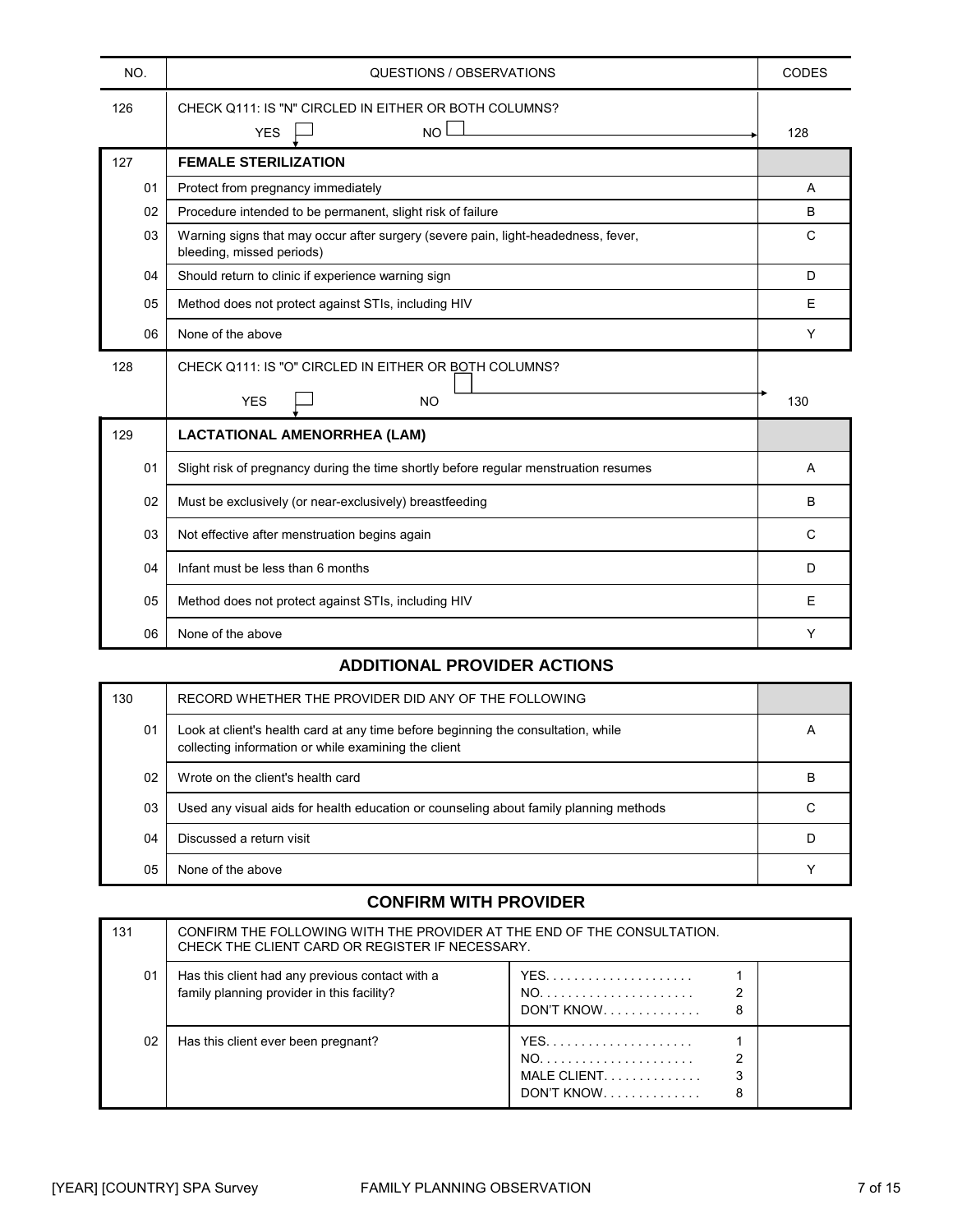#### **5. CLINICAL OBSERVATION**

| 201            | INDICATE WHICH OF THE FOLLOWING PROCEDURES WAS CONDUCTED DURING THIS VISIT                                                                                                                                                                                                                                                                                                                                                                                                                                                                                                                                                                                                                                                                                                                                                     |                                                                                                                                                                                                                         |                   |
|----------------|--------------------------------------------------------------------------------------------------------------------------------------------------------------------------------------------------------------------------------------------------------------------------------------------------------------------------------------------------------------------------------------------------------------------------------------------------------------------------------------------------------------------------------------------------------------------------------------------------------------------------------------------------------------------------------------------------------------------------------------------------------------------------------------------------------------------------------|-------------------------------------------------------------------------------------------------------------------------------------------------------------------------------------------------------------------------|-------------------|
| 01             | PELVIC EXAMAMINATION                                                                                                                                                                                                                                                                                                                                                                                                                                                                                                                                                                                                                                                                                                                                                                                                           | A                                                                                                                                                                                                                       |                   |
| 02             | <b>IUCD INSERTION AND/OR REMOVAL OR IUCD CHECKUP</b>                                                                                                                                                                                                                                                                                                                                                                                                                                                                                                                                                                                                                                                                                                                                                                           | B                                                                                                                                                                                                                       |                   |
| 0 <sub>3</sub> | <b>INJECTABLE GIVEN</b>                                                                                                                                                                                                                                                                                                                                                                                                                                                                                                                                                                                                                                                                                                                                                                                                        | C                                                                                                                                                                                                                       |                   |
| 04             | IMPLANT INSERTION AND/OR REMOVAL                                                                                                                                                                                                                                                                                                                                                                                                                                                                                                                                                                                                                                                                                                                                                                                               | D                                                                                                                                                                                                                       |                   |
| 05             | NONE OF THE ABOVE                                                                                                                                                                                                                                                                                                                                                                                                                                                                                                                                                                                                                                                                                                                                                                                                              | Y                                                                                                                                                                                                                       | 301               |
| 202            | IS THE CLINICAL PROVIDER THE SAME<br>PERSON WHO PROVIDED COUNSELLING?                                                                                                                                                                                                                                                                                                                                                                                                                                                                                                                                                                                                                                                                                                                                                          | $NO$ 2                                                                                                                                                                                                                  | 206               |
|                | READ TO PROVIDER: Hello, I am representing the [IMPLEMENTING ORG]. We are conducting<br>a study of health facilities, with the goal of finding ways to improve the delivery of services. I would like<br>to observe the procedure you will conduct with this client. [Ms. __ ] has agreed that she has no<br>objection to my presence. Observing all components of the services provided to [Ms.  ] will help<br>us to better understand how health services are provided.<br>Any information relating to this procedure will be completely confidential. If, at any point, you would<br>prefer I leave, please feel free to tell me.<br>Do you have any questions for me? Do I have your permission to be present during this<br>procedure?<br>Interviewer's signature<br>(Indicates respondent's willingness to participate) | $\mathbf{2}$<br>2<br>O<br><b>MONTH</b><br>YEAR<br>DAY                                                                                                                                                                   |                   |
| 203            | RECORD WHETHER PERMISSION WAS<br>RECEIVED FROM THE PROVIDER.                                                                                                                                                                                                                                                                                                                                                                                                                                                                                                                                                                                                                                                                                                                                                                   |                                                                                                                                                                                                                         | $\rightarrow$ 301 |
| 204            | RECORD THE TYPE OF<br>PROVIDER PROVIDING<br>MOST OF THE CLINICAL<br>EXAMINATION.                                                                                                                                                                                                                                                                                                                                                                                                                                                                                                                                                                                                                                                                                                                                               | PROVIDER TYPE $2, \ldots, \ldots, \ldots, \ldots, 02$<br>PROVIDER TYPE $5. \ldots \ldots \ldots \ldots \ldots \ldots 05$<br>PROVIDER TYPE $8, 1, 1, 1, 1, 1, 1, 1, 1, 1, 1, 1, 1, 1$<br>PROVIDER TYPE 9 96<br>(SPECIFY) |                   |
| 205            | RECORD THE SEX OF THE PROVIDER<br>CONDUCTING THE CLINICAL EXAMINATION.                                                                                                                                                                                                                                                                                                                                                                                                                                                                                                                                                                                                                                                                                                                                                         | MALE<br>$\mathbf{1}$<br><b>FEMALE</b><br>$\overline{2}$<br>.                                                                                                                                                            |                   |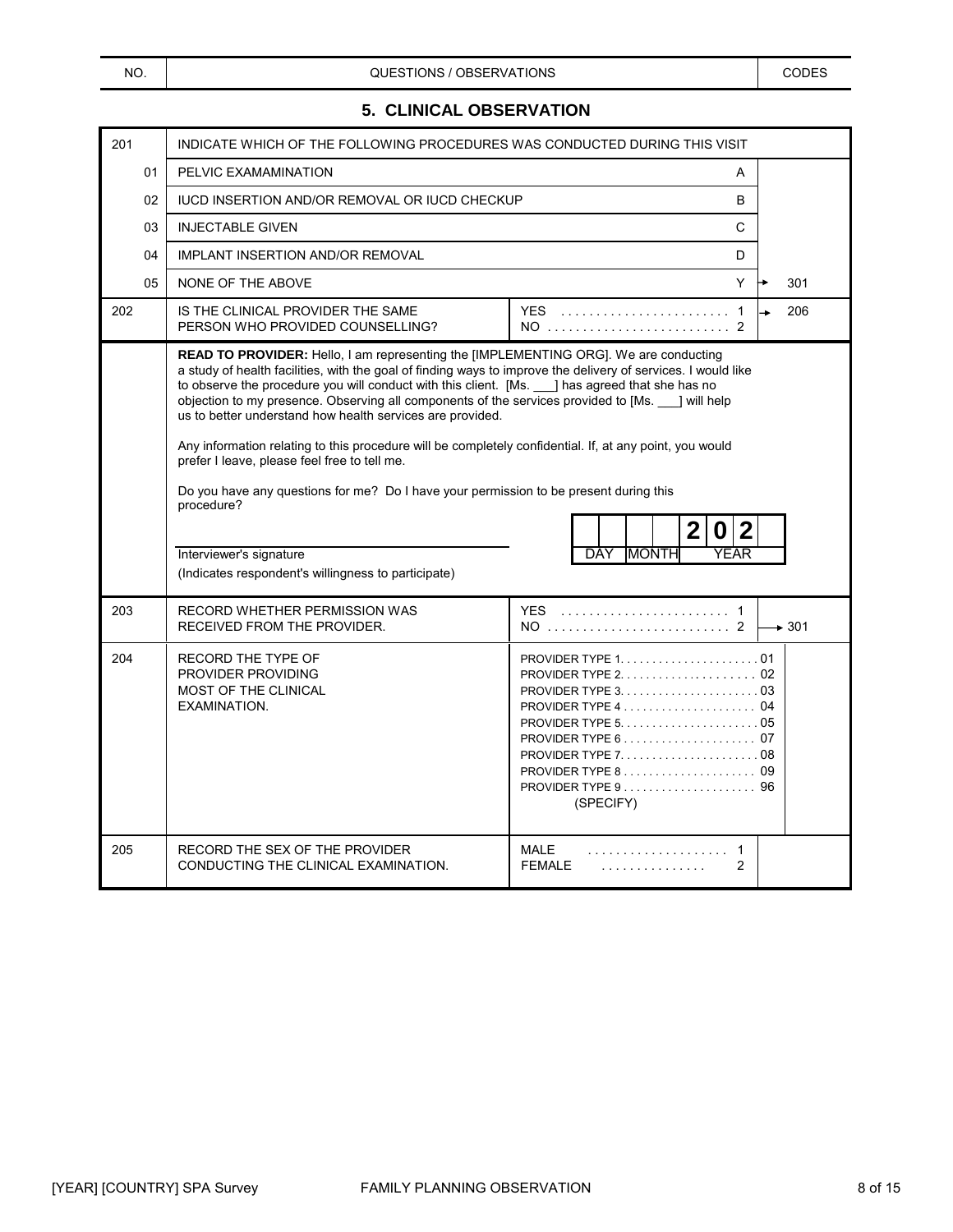NO. NO. NO. A CODES CODES CONSTIONS / OBSERVATIONS CODES CODES

## **6. PELVIC EXAMINATION**

| 206 | <b>CHECK Q201:</b><br>WAS A PELVIC EXAMINATION CONDUCTED?                       | <b>YFS</b><br>2 | 210 |
|-----|---------------------------------------------------------------------------------|-----------------|-----|
|     | <b>BEFORE PROCEDURE</b>                                                         |                 |     |
| 207 | RECORD WHETHER THE PROVIDER DID ANY OF THE FOLLOWING BEFORE PROCEDURE           |                 |     |
| 01  | Ensured that client had visual privacy                                          |                 | A   |
| 02  | Ensured that client had auditory privacy                                        |                 | B   |
| 03  | Explained procedure to client before starting                                   |                 | C   |
| 04  | Prepared all instruments before starting procedure                              |                 | D   |
| 05  | Washed hands with soap and water or disinfected hands before starting procedure |                 | Ε   |
| 06  | Put on latex gloves before starting procedure                                   |                 | F   |
| 07  | NONE OF THE ABOVE                                                               |                 |     |

#### **DURING PROCEDURE**

| 208 | RECORD WHETHER THE PROVIDER DID ANY OF THE FOLLOWING DURING PROCEDURE                     |   |
|-----|-------------------------------------------------------------------------------------------|---|
| 01  | Used sterilized or high level disinfected (HLD) instruments                               | A |
| 02  | Asked the client to take slow deep breaths and to relax muscles                           | B |
| 03  | Inspected the external genitalia                                                          | С |
| 04  | Explained speculum procedure to client (if speculum used)                                 | D |
| 05  | Inspected the cervix and vaginal mucosa (using speculum and light)                        | F |
| 06  | Performed a bimanual examination<br>(TWO FINGERS IN VAGINA, OTHER HAND PALPATING ABDOMEN) | F |
| 07  | NONE OF THE ABOVE                                                                         |   |

| 209 | RECORD WHETHER THE PROVIDER DID ANY OF THE FOLLOWING AFTER THE PROCEDURE                               |   |
|-----|--------------------------------------------------------------------------------------------------------|---|
| 01  | Removed gloves                                                                                         |   |
| 02  | Washed or disinfected hands after removing gloves                                                      | в |
| 03  | Wiped contaminated surfaces with disinfectant                                                          |   |
| 04  | Placed reusable instruments in chlorine-based disinfecting solution immediately<br>after the procedure |   |
| 05  | None of the above                                                                                      |   |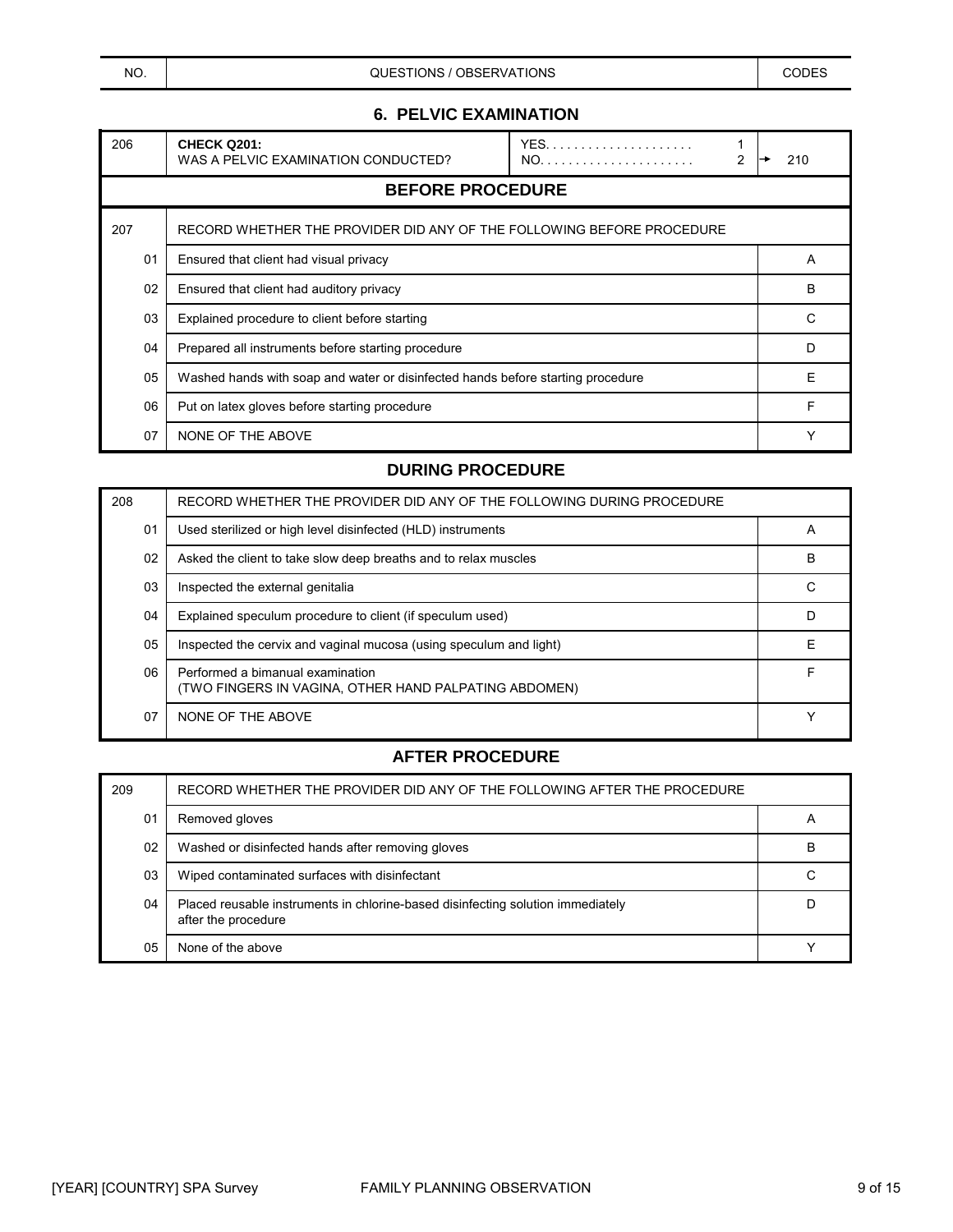NO. NO. NO. A CODES CODES CONSTIONS / OBSERVATIONS CODES CODES

## **7. IUCD INSERTION AND/OR REMOVAL**

| 210 | <b>CHECK 201:</b><br>WAS AN IUCD EITHER INSERTED | <b>IUCD INSERTION</b><br><b>IUCD REMOVAL</b> |     |
|-----|--------------------------------------------------|----------------------------------------------|-----|
|     | OR REMOVED?                                      | <b>IUCD CHECKUP</b><br>NONE OF THE ABOVE     | 215 |

### **BEFORE PROCEDURE**

| 211 | RECORD WHETHER THE PROVIDER DID ANY OF THE FOLLOWING BEFORE PROCEDURE. |              |
|-----|------------------------------------------------------------------------|--------------|
| 01  | Ensured that client had visual privacy                                 | A            |
| 02  | Ensured that client had auditory privacy                               | B            |
| 03  | Explained procedure to client before starting                          | C            |
| 04  | (FOR NEW CLIENT) Reconfirmed client choice of method                   | D            |
| 05  | (FOR NEW CLIENT) Confirmed client is not pregnant                      | Е            |
| 06  | Prepared all instruments before starting procedure                     | F            |
| 07  | Washed or disinfected hands before starting procedure                  | G            |
| 08  | Put on latex gloves before starting procedure                          | Н            |
| 09  | Clean cervix and vagina with antiseptic                                |              |
| 10  | None of the above                                                      | $\checkmark$ |

## **DURING PROCEDURE**

| 212 | RECORD WHETHER THE PROVIDER DID ANY OF THE FOLLOWING DURING PROCEDURE.                    |             |
|-----|-------------------------------------------------------------------------------------------|-------------|
| 01  | Performed a bimanual examination<br>(TWO FINGERS IN VAGINA, OTHER HAND PALPATING ABDOMEN) | A           |
| 02  | Conducted a speculum examination before performing bimanual examination                   | B           |
| 03  | Inspected the cervix and vaginal mucosa (USING SPECULUM AND LIGHT)                        | С           |
| 04  | Used a tenaculum                                                                          | D           |
| 05  | Sounded the uterus before inserting IUCD                                                  | Е           |
| 06  | Explained any of the above procedures                                                     | F           |
| 07  | Used the no-touch technique for IUCD insertion                                            | G           |
| 08  | Used sterilized or high level disinfected (HLD) instruments                               | Н           |
| 09  | None of the above                                                                         | $\check{ }$ |

| 213 | RECORD WHETHER THE PROVIDER DID ANY OF THE FOLLOWING AFTER PROCEDURE.                                  |   |
|-----|--------------------------------------------------------------------------------------------------------|---|
| 01  | Removed gloves                                                                                         | А |
| 02  | Washed or disinfected hands after removing gloves                                                      | B |
| 03  | Asked client to wait and rest for 5 minutes after inserting IUCD                                       |   |
| 04  | Wiped contaminated surfaces with disinfectant                                                          |   |
| 05  | Placed reusable instruments in chlorine-based disinfecting solution immediately<br>after the procedure |   |
| 06  | NONE OF THE ABOVE                                                                                      |   |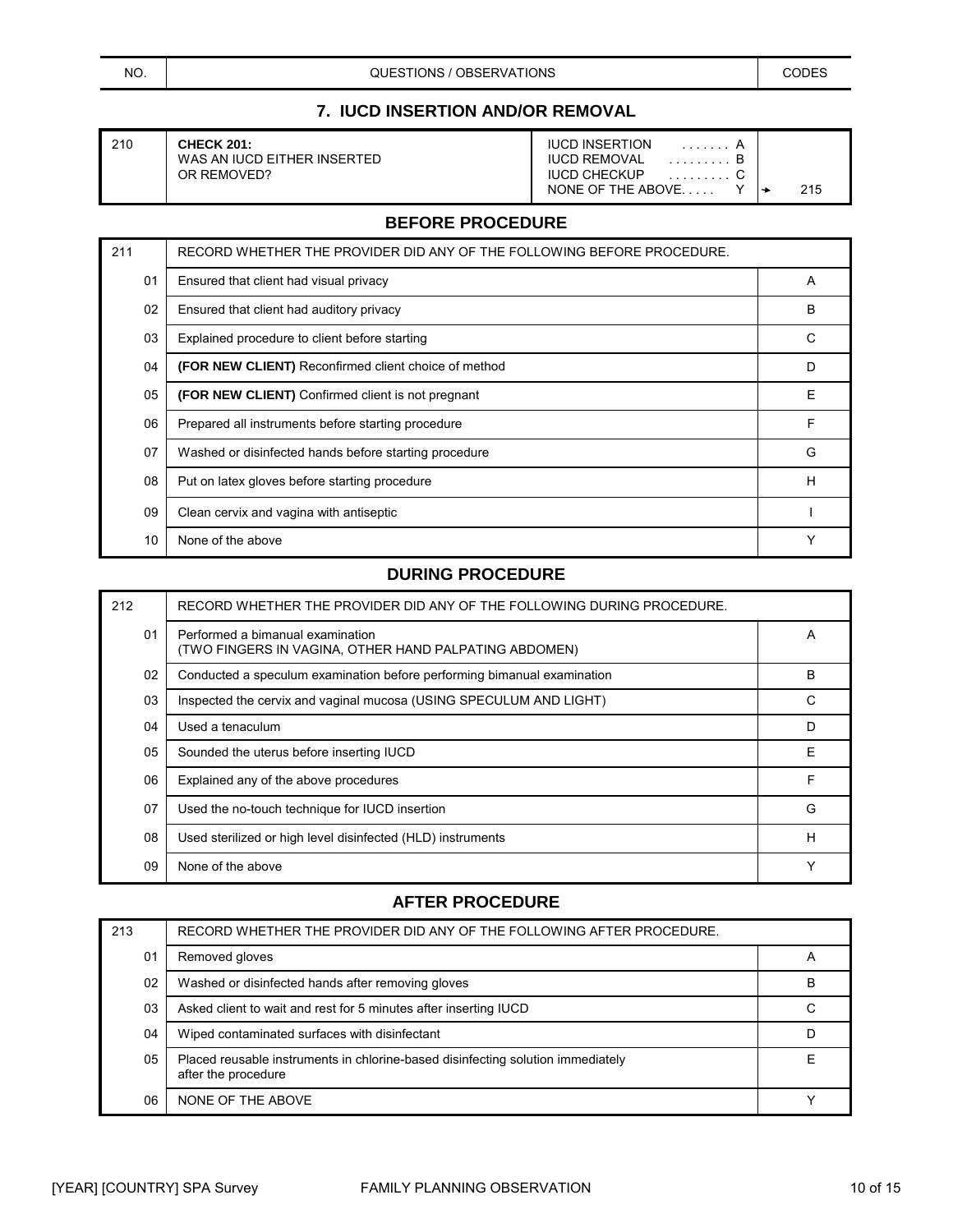## **CLIENT - PROVIDER INTERACTION**

| 214 | RECORD WHETHER THE PROVIDER DID ANY OF THE FOLLOWING AFTER PROCEDURE.                                                          |   |
|-----|--------------------------------------------------------------------------------------------------------------------------------|---|
| 01  | Client told that IUCD is good for up to 5 or 12 years                                                                          | A |
| 02  | Client instructed to return to the clinic 3 to 6 weeks after insertion or after first menses                                   | В |
| 03  | Client instructed to regularly check the strings after each menstruation                                                       | С |
| 04  | Client told she may experience side effects<br>(e.g., heavy bleeding for first few months, spotting, or mild abdominal cramps) | D |
| 05  | Client instructed to return to clinic if side effects persisted                                                                | E |
| 06  | Client provided with a card stating the date IUCD was inserted and the follow-up date                                          | F |
| 07  | <b>(IF IUCD REMOVED):</b> Show the removed IUCD to client                                                                      | G |
| 08  | NONE OF THE ABOVE                                                                                                              | ٧ |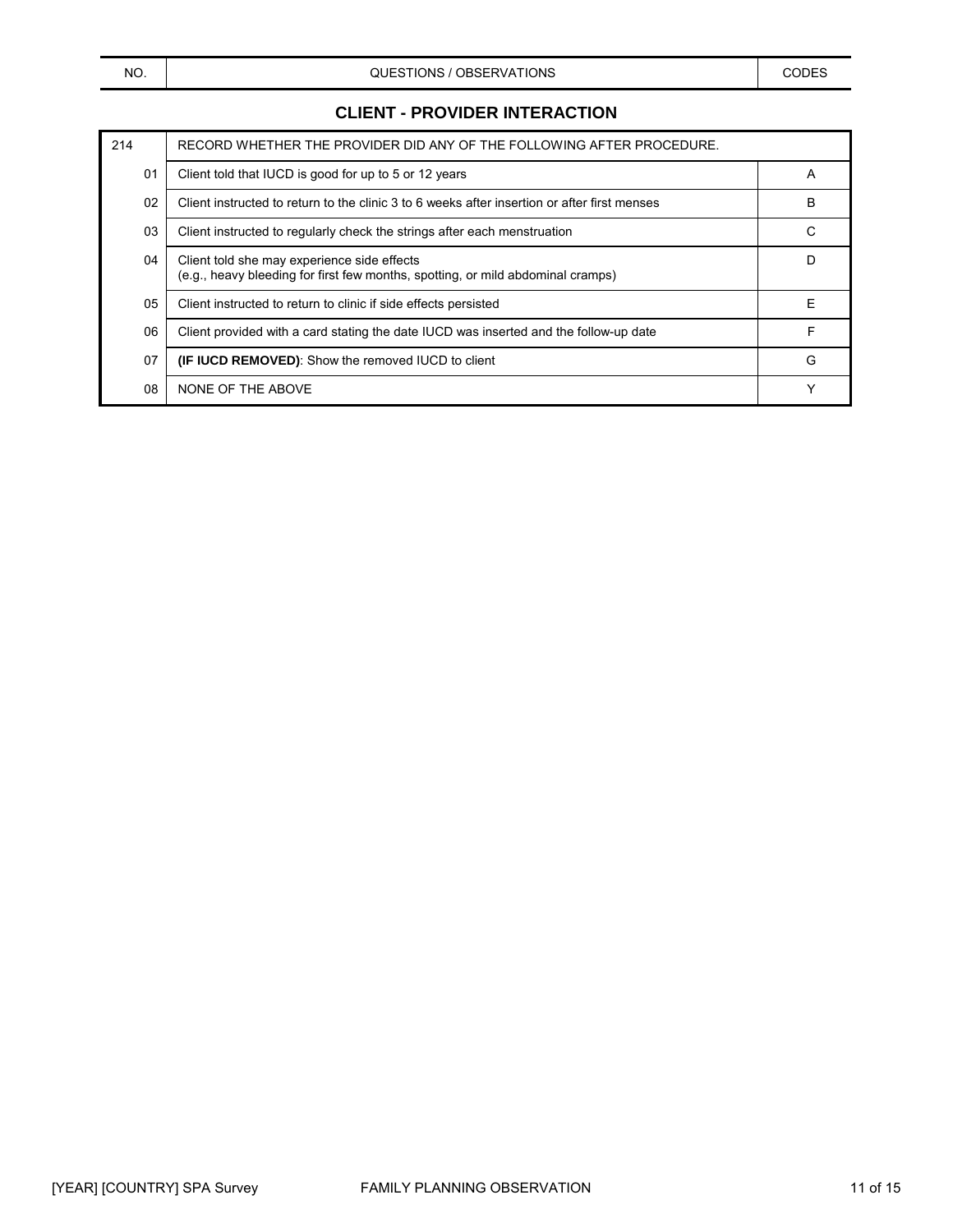NO. NO. NO. A CODES CODES CONSTIONS / OBSERVATIONS CODES CODES

## **8. INJECTABLE CONTRACEPTIVES**

| 215 | <b>CHECK</b><br>Q201:<br>'IVE<br>CTABLE CONTRACEPT<br>WAS<br>IN.IFC<br>AN<br>GIVEN? | YES<br>.<br>NC<br>. | 220<br>the contract of the contract of |  |
|-----|-------------------------------------------------------------------------------------|---------------------|----------------------------------------|--|
|-----|-------------------------------------------------------------------------------------|---------------------|----------------------------------------|--|

## **BEFORE PROCEDURE**

| 216 | RECORD WHETHER THE PROVIDER DID ANY OF THE FOLLOWING BEFORE PROCEDURE.                   |   |
|-----|------------------------------------------------------------------------------------------|---|
| 01  | (With a new client) Reconfirmed the client's choice of method                            | A |
| 02  | (With a new client) Verified that client was not pregnant                                | B |
| 03  | (Continuing client) Checked the client's card to ensure giving injection at correct time | С |
| 04  | Ensured visual privacy                                                                   | D |
| 05  | Ensured auditory privacy                                                                 | Е |
| 06  | Washed/disinfected hands before giving the injection                                     | F |
| 07  | Prepared injection in area with clean table or tray to set items on                      | G |
| 08  | None of the above                                                                        |   |

#### **DURING PROCEDURE**

| 217 | RECORD WHETHER THE PROVIDER DID ANY OF THE FOLLOWING DURING PROCEDURE         |   |
|-----|-------------------------------------------------------------------------------|---|
| 01  | (If using disposables) Used new syringe and needle from a sterile sealed pack | A |
| 02  | Opened new packet of syringe and needle                                       | В |
| 03  | Removed needle from multiple dose vial each time                              | C |
| 04  | Stirred or mixed the bottle before drawing dose (Depo)                        | D |
| 05  | Cleaned and air-dried the injection site before injection                     | F |
| 06  | Drew back plunger before giving injection                                     | F |
| 07  | Allowed dose to self-disperse instead of massaging the site                   | G |
| 08  | None of the above                                                             |   |

| 218 | RECORD WHETHER THE PROVIDER DID ANY OF THE FOLLOWING AFTER THE PROCEDURE                               |                                                               |   |
|-----|--------------------------------------------------------------------------------------------------------|---------------------------------------------------------------|---|
| 01  | Disposed of sharps in puncture-resistant container (not overflowing or pierced)                        |                                                               | Α |
| 02  | Tell client not to massage injection site                                                              |                                                               | в |
| 03  | Tell the client when to come back for her next injection                                               |                                                               |   |
| 04  | None of the above                                                                                      |                                                               |   |
| 219 | INDICATE WHETHER THE NEEDLE AND<br>SYRINGE WERE PROVIDED BY THE FACILITY<br>OR PROVIDED BY THE CLIENT. | <b>PROVIDED BY FACILITY</b><br><b>PROVIDED BY CLIENT</b><br>8 |   |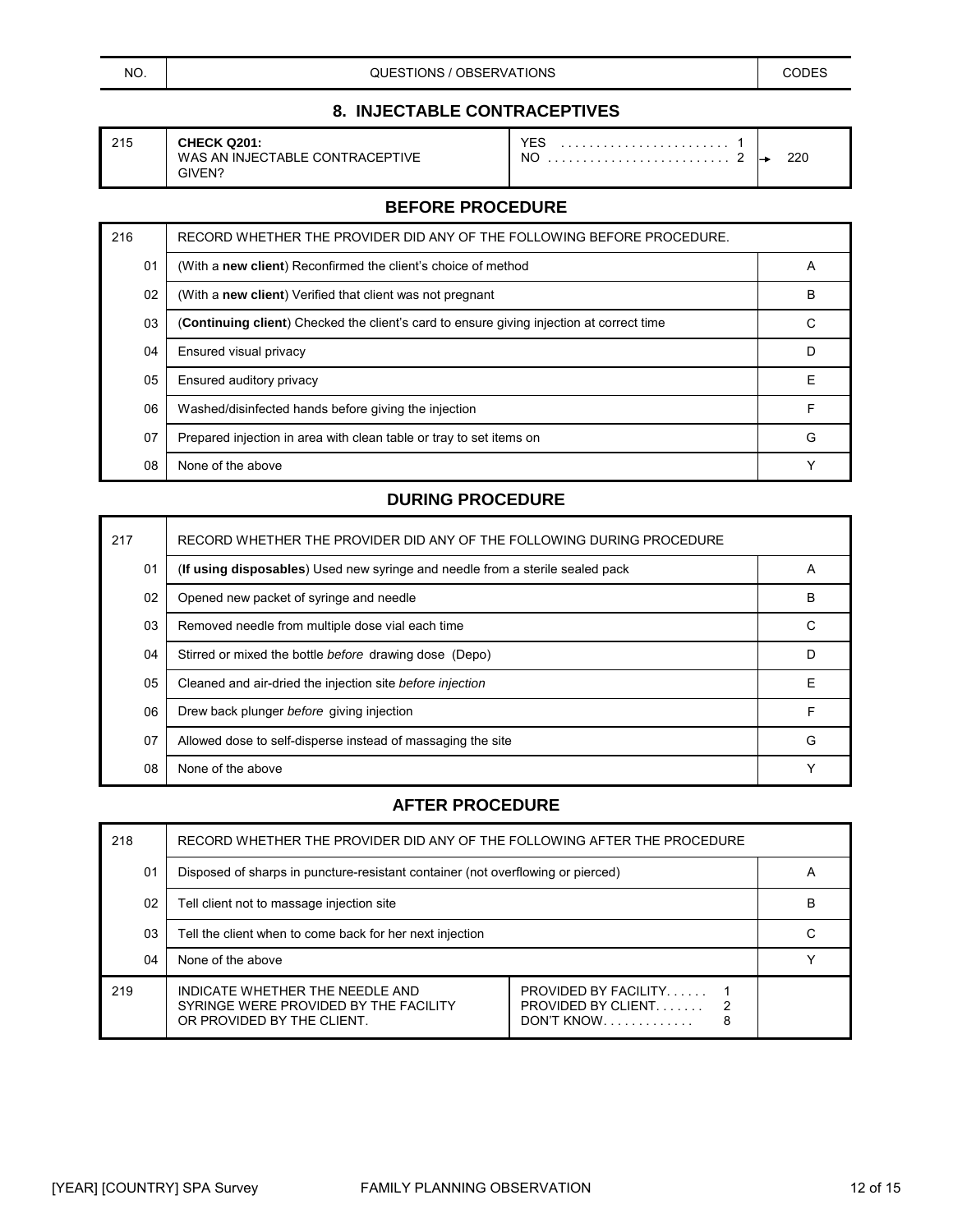## **9. IMPLANT INSERTION AND/OR REMOVAL**

| 20 | CHECK 201: WERE IMPLAN |
|----|------------------------|
|    | INSERTED OR REMOVED?   |

220 CHECK 201: WERE IMPLANTS EITHER IMPLANT INSERTION. . . . . . . . . A<br>INSERTED OR REMOVED? IMPLANT REMOVAL. . . . . . . . B IMPLANT REMOVAL. . . . . . . . . B<br>NONE OF THE ABOVE. . . . . . . Y NONE OF THE ABOVE....  $\begin{array}{ccc} \uparrow & \downarrow \\ \end{array}$  301

#### **BEFORE PROCEDURE**

| 221 | RECORD WHETHER THE PROVIDER DID ANY OF THE FOLLOWING BEFORE PROCEDURE. |   |
|-----|------------------------------------------------------------------------|---|
| 01  | (With a new client) Reconfirmed the client's choice of method          | A |
| 02  | (With a new client) Verified that client was not pregnant              | B |
| 03  | Ensured visual privacy                                                 | C |
| 04  | Ensured auditory privacy                                               | D |
| 05  | Explained the procedure to client before starting                      | Ε |
| 06  | Prepared all instruments before the procedure                          | F |
| 07  | Used sterilized or high-level disinfected instruments                  | G |
| 08  | Washed/disinfected hands before the procedure                          | H |
| 09  | Put on sterile gloves and maintain sterility during insertion          |   |
| 10  | None of the above                                                      |   |

## **DURING PROCEDURE**

| 222 | RECORD WHETHER THE PROVIDER DID ANY OF THE FOLLOWING DURING PROCEDURE.    |              |
|-----|---------------------------------------------------------------------------|--------------|
| 01  | Cleaned skin where incision was made with antiseptic                      | $\mathsf{H}$ |
| 02  | Used sterile towel to protect area                                        | в            |
| 03  | Used new or sterilized needle and syringe for local anesthetic            |              |
| 04  | Allowed time for local anesthetic to take effect prior to making incision |              |
| 05  | None of the above                                                         |              |

| 223 | RECORD WHETHER THE PROVIDER DID ANY OF THE FOLLOWING AFTER PROCEDURE.                |   |
|-----|--------------------------------------------------------------------------------------|---|
| 01  | Disposed of sharps in puncture-resistant containers                                  | A |
| 02  | Wiped contaminated surfaces with disinfectant                                        | В |
| 03  | Placed instruments in a chlorine solution immediately after completing the procedure | C |
| 04  | Removed gloves                                                                       | D |
| 05  | Washed/disinfected hands after removing gloves                                       | F |
| 06  | Explained care of incision area and removal of the bandage                           | F |
| 07  | Discussed return visit to remove plaster                                             | G |
| 09  | None of the above                                                                    |   |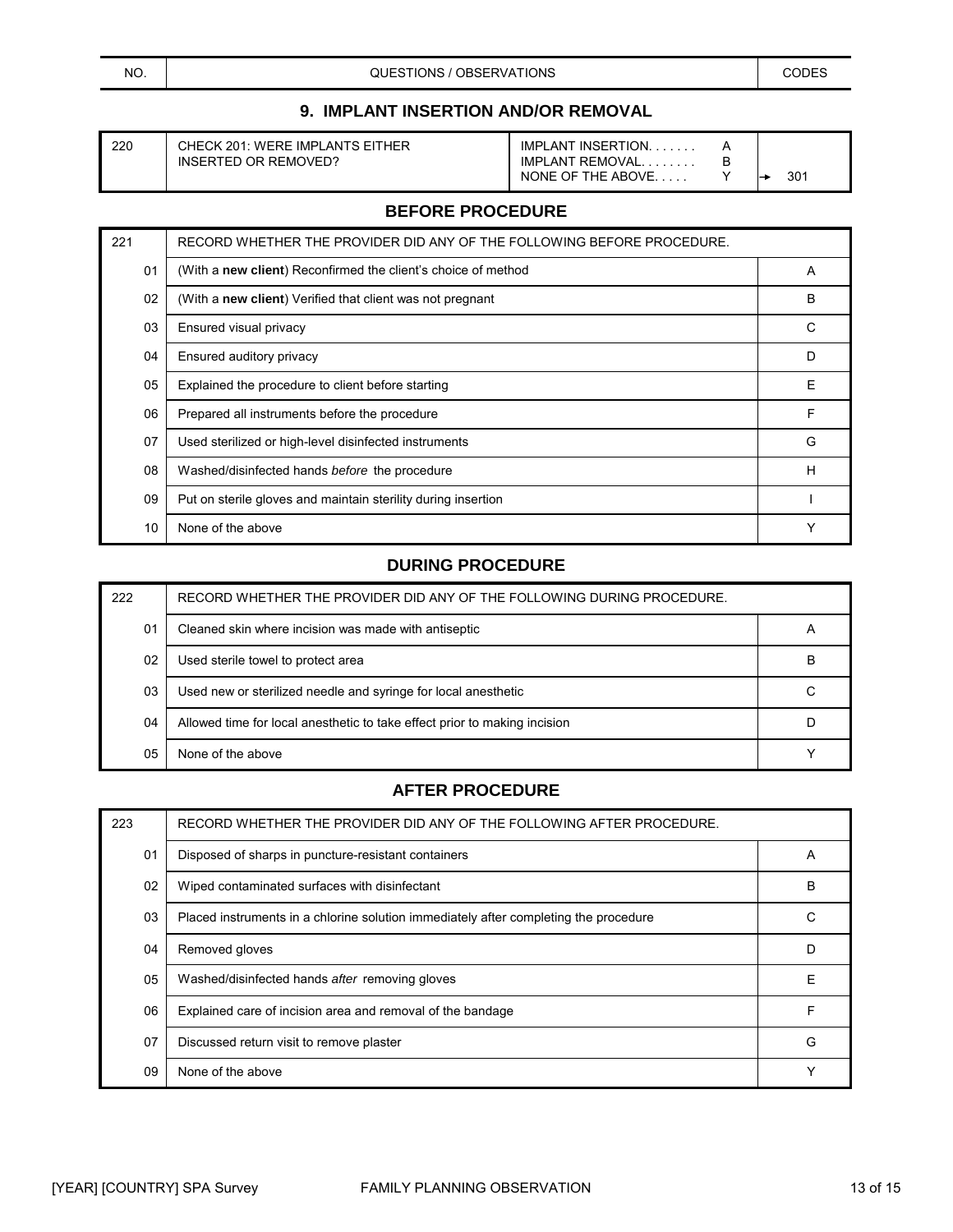#### **PROVIDER/CLIENT INTERACTION**

| 224 | RECORD WHETHER THE PROVIDER DID ANY OF THE FOLLOWING.                                                                       |   |
|-----|-----------------------------------------------------------------------------------------------------------------------------|---|
| 01  | Client instructed that the implant is good for 3-5 years<br>(# OF YEARS DEPENDS ON TYPE)                                    | А |
| 02  | Client told about possible menstrual changes and/or side effects                                                            | B |
| 03  | Client told about other (NON-MENSTRUAL) side effects such as nausea, weight<br>gain, or breast tenderness                   | С |
| 04  | Client instructed to return to clinic if side effects persisted                                                             | D |
| 05  | <b>(IN THE CASE OF REMOVAL):</b> Client shown each implant stick that was removed<br>and assured that all have been removed | F |
| 06  | Provided client with a card stating date that implant was inserted and date when<br>implant should be removed               | F |
| 07  | None of the above                                                                                                           |   |

| 225<br><b>PROVIDED BY FACILITY</b><br>INDICATE WHETHER THE NEEDLE AND<br>SYRINGE WERE PROVIDED BY THE FACILITY<br><b>PROVIDED BY CLIENT</b><br>OR PROVIDED BY THE CLIENT.<br>DON'T KNOW. |  |
|------------------------------------------------------------------------------------------------------------------------------------------------------------------------------------------|--|
|------------------------------------------------------------------------------------------------------------------------------------------------------------------------------------------|--|